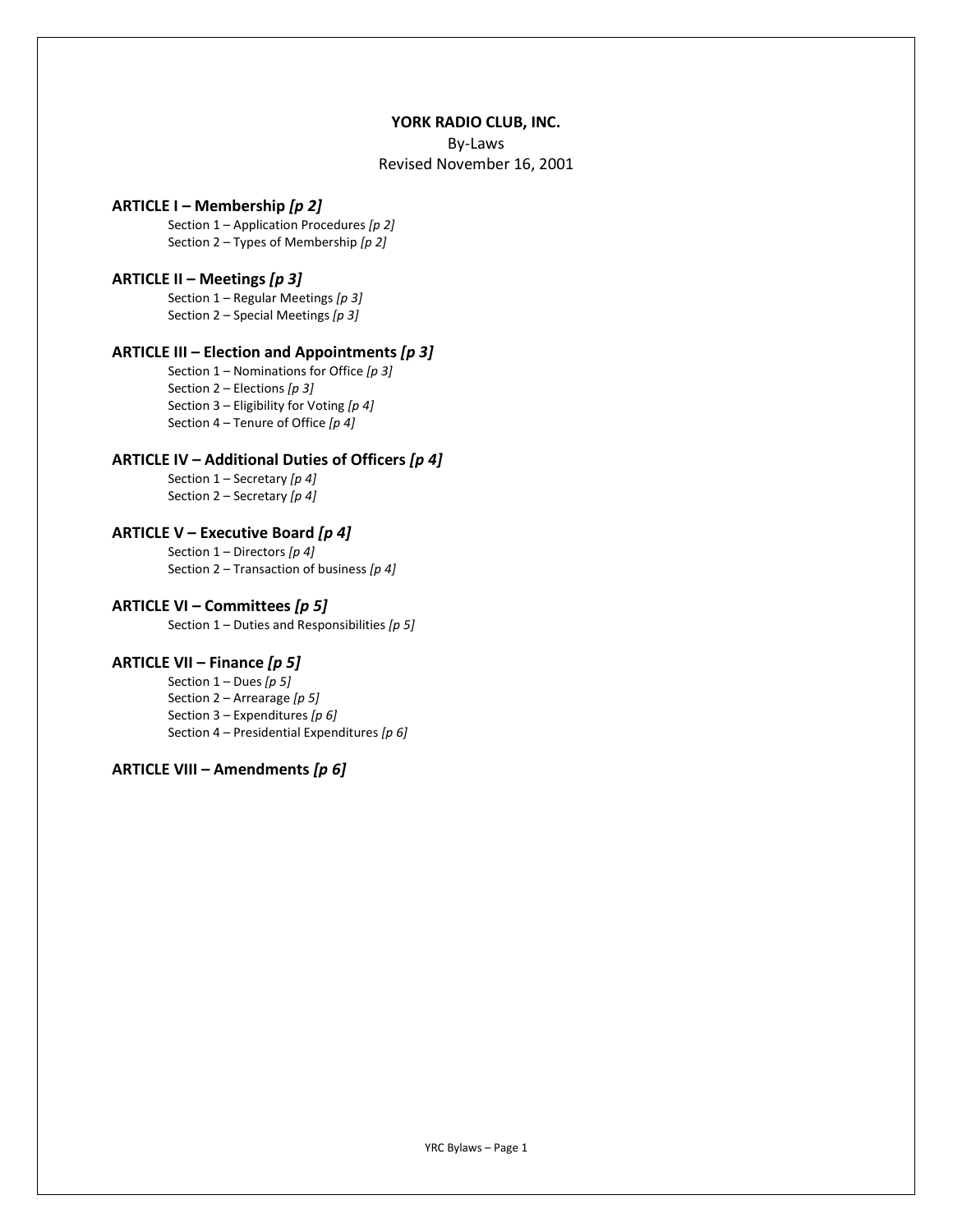# ARTICLE I - Membership

## Section 1

a. There shall be six (6) classifications of membership: Full, Family, Student, Associate, Newly Licensed, and Life Member.

b. Persons seeking membership in the Club must submit an application to the Club Secretary by means of any board member or through U.S. mail. Upon reviewing; the information submitted by the applicant, the Secretary shall submit the request for membership (along with the accompanying recommendations) to the Executive Board meeting following the application receipt.

c. Upon affirmative vote by the Executive Board membership present at the Executive Board meeting following application, membership shall be granted.

d. All applicants for membership must submit the proper membership fee along with their application. Upon acceptance by the Executive Board, the fee will be processed and the new member announced and/or introduced to the membership at the next general club meeting.

e. Members who fail to renew their annual membership before the lapse of the grace period ending April 30, shall be required to reapply as required in paragraph "b" of this section. In addition to reapplying, the full payment of the current years dues must be included to regain "Members in Good Standing" status. (See Article VII Finance, Section 2)

# Section 2

a. Full Membership: requires a valid Amateur Radio License and carries full voting privileges.

b. Family Membership: Spouse of/or other members of the immediate family currently residing in the same household shall have all of the privileges accorded to a full dues paying member except only family members holding valid Amateur Radio Licenses shall be allowed to vote or hold office. Any member of the immediate family who is a student as defined in Article 1, Section 2c, of these By-Laws and not living in the same household and wishes to receive the Club "Circuitboard" shall be classified under Article 1, Section 2c.

c. Student Membership: Any person holding a valid Amateur Radio License, under the age of twentythree (23) and a full time student.

d: Associate Membership: Licensed Amateurs who are local but cannot attend regular meetings due to health conditions, or those who no longer reside in the local area, but wish to remain on the Club Roster and any unlicensed individuals fall into this membership classification. Associate Members may not vote or hold office.

e. Newly Licensed Membership: Persons acquiring their first Amateur Radio License during any calendar year, and may vote and hold office.

f. Life Membership: Life Members will be recommended by the Executive Board and approved by the general membership.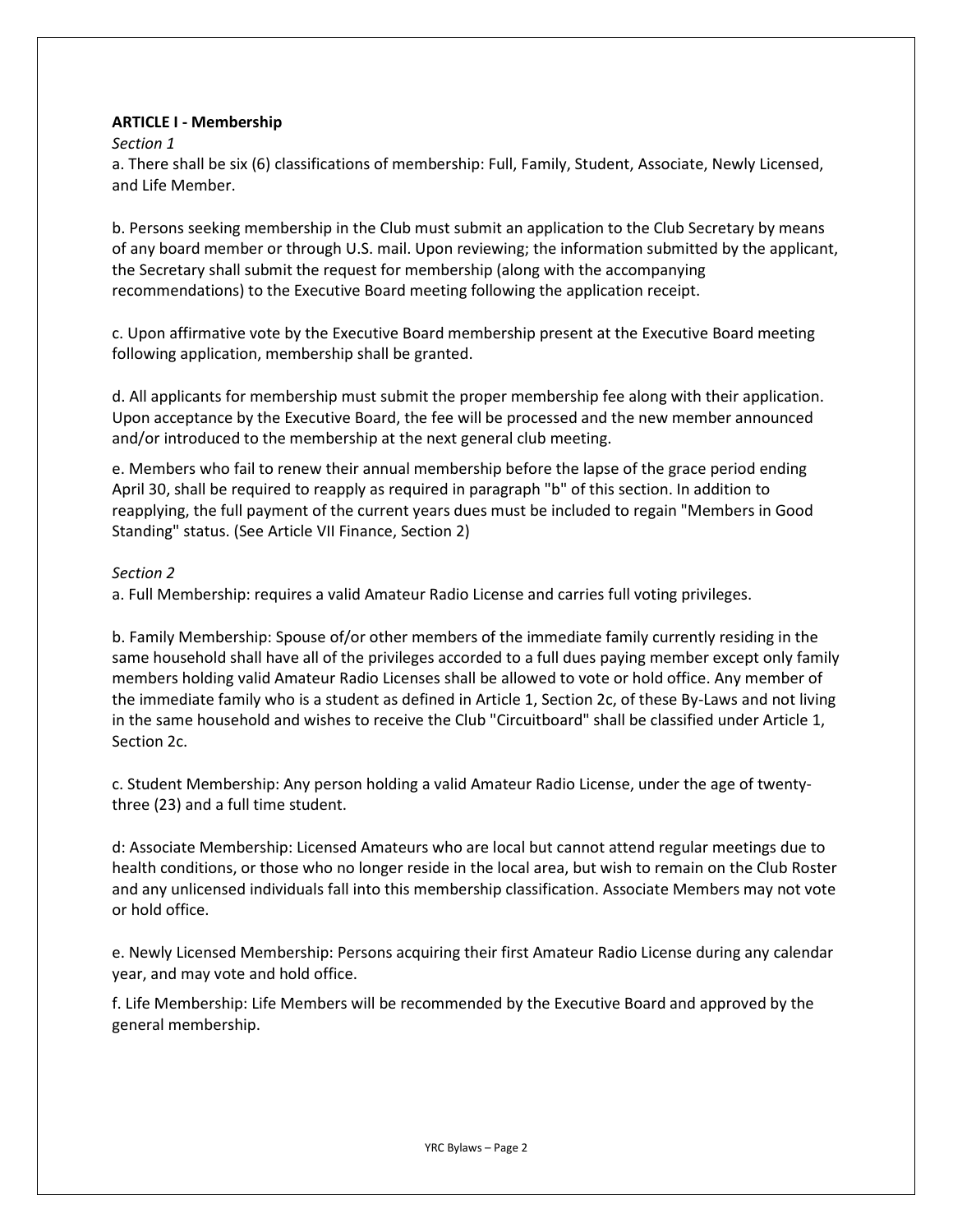# ARTICLE II - Meetings

## Section 1

a. A Regular meeting shall be held on the third Friday of each month except during the months of July and August.

b. The annual election of officers shall take place and all annual reports for the fiscal year ending on the third Friday in December. The preceding shall be read and made a part of the Club records at the December meeting.

c. Procedure of all business meetings shall be governed by "Robert's Rules of Order" Revised, when not covered by these By-Laws.

# Section 2

a. Special meetings may be called by the President, with the approval of the Executive Board, or by the majority of the members present at any meeting of the Club. No other business than that for which it is called shall be transacted at the Special meeting.

b. Written notice stating the place, day, and hour of the meeting shall be delivered to all members not less than seven (7) days prior to the date of each Special meeting.

c. In the case of a Special meeting, the purpose of purposes for which it is called shall be stated in said meeting notice.

## ARTICLE III - Elections

## Section 1

a. The President shall appoint a Nominations Elections Committee preceding the November meeting, said committee to be composed of not less than three (3) or more than five (5) members. Those holding current elected offices shall not be eligible to serve on said committee. The members of this committee shall elect their own Chairperson.

b. The Nominations Committee shall draw up a slate of candidates for election to the offices listed in Article V, Section 1, of the Articles of Organization. The committee will then submit its recommendations preceding the December Club meeting and will solicit nominations from the general membership at the December Club meeting.

c. Additional nominations for candidates to elected offices may be made at the meeting at which the balloting takes place, and/or may be submitted to the Nominations Elections Committee any time prior to the time the balloting takes place.

# Section 2

a. Balloting for each elected office, starting with the highest office, shall take place as part of the regular business of the December meeting. The candidate for each office receiving a plurality, of the qualified ballots cast for such office shall be declared elected.

b. Any member not present to vote in person at the December meeting may vote by proxy executed in writing by the member and presented by the full member designated in the proxy at the December meeting.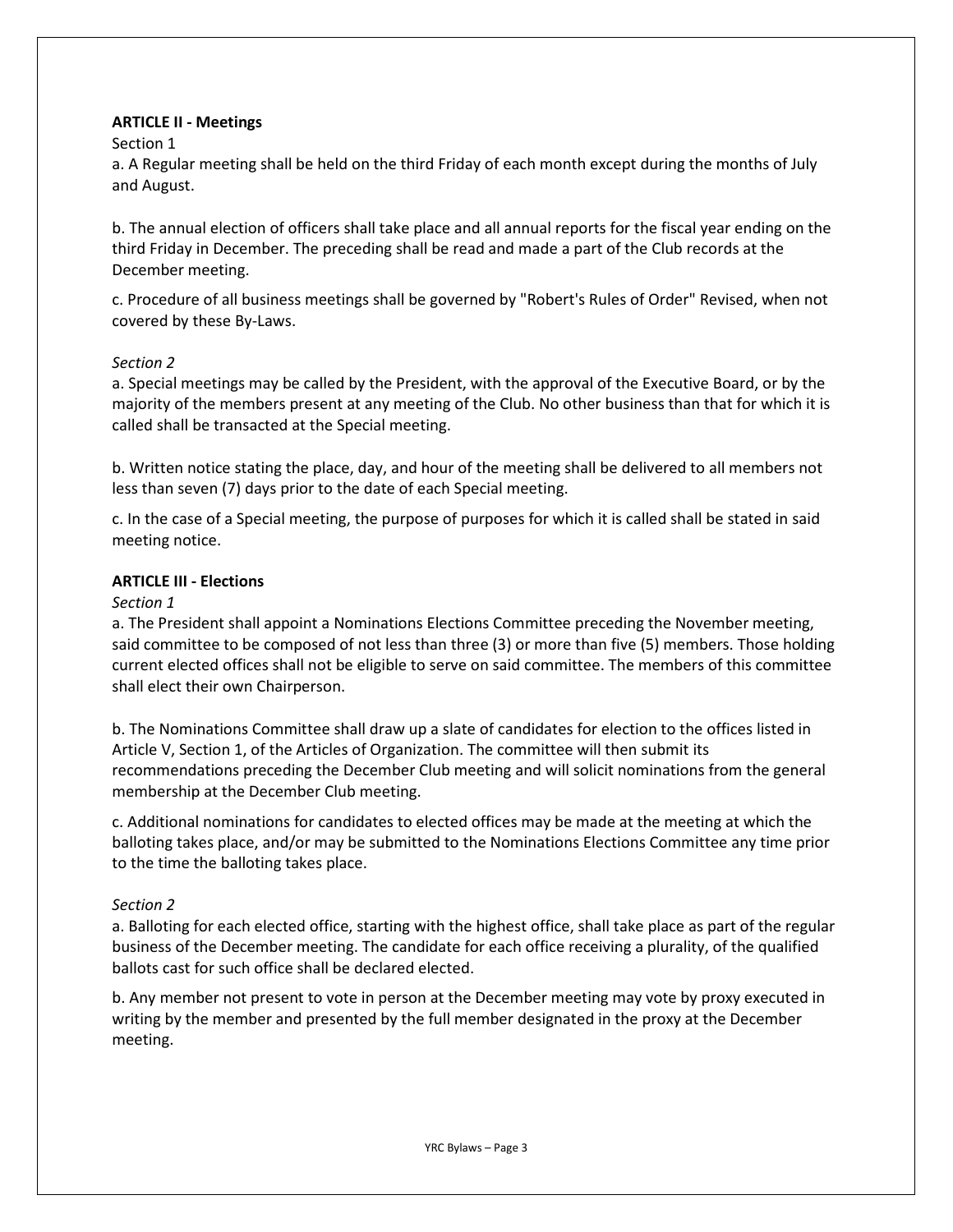# Section 3

Only members qualified by the Articles and in good. standing shall be entitled to vote, and the Club Treasurer shall furnish the Nominations Election Committee with a complete list of all members in good standing.

## Section 4

The newly elected officers shall assume their respective official duties immediately after the December meeting. The President, Vice President, Secretary, and Treasurer will serve a term of one (1) year. The Directors will serve a term of three (3) years with the terms staggered over a three year period.

#### ARTICLE IV - Additional Duties Of Officers

#### Section 1

It shall be the duty of the Secretary to keep the Articles of Organization and By-Laws of the York Radio Club and have the same at every Regular and Special meeting. The Secretary shall cause all amendments, changes, and additions to be noted therein and shall permit the same to be consulted on request.

## Section 2

The Secretary shall ensure that each member has been presented a copy of the Articles of Organization and the By-Laws of the York Radio Club after each revision or at election to membership.

## ARTICLE V - Executive Board

## Section 1

Members as defined by the Articles of Organization VII, who by virtue of their vested interest in the continued operation of the Club will provide the necessary continuity in the operation of the Club.

# Section 2

a. Meetings of the Executive Board can be conducted by a physical gathering of the members or by the individual polling of the Board members either person, telephone, or through Amateur Radio.

b. Matters requiring a vote by the Executive Board shall be resolved on the basis of a simple majority of the total votes available on the Executive Board unless otherwise provided for elsewhere in these By-Laws. Votes requiring the polling of the Executive Board members shall normally be conducted by the Club President, with the results of the poll duly recorded by the Secretary in the Club records. In an emergency where the President is not available, any officer, in order of precedent established in the Articles of Organization V, may conduct the poll of the Executive Board members.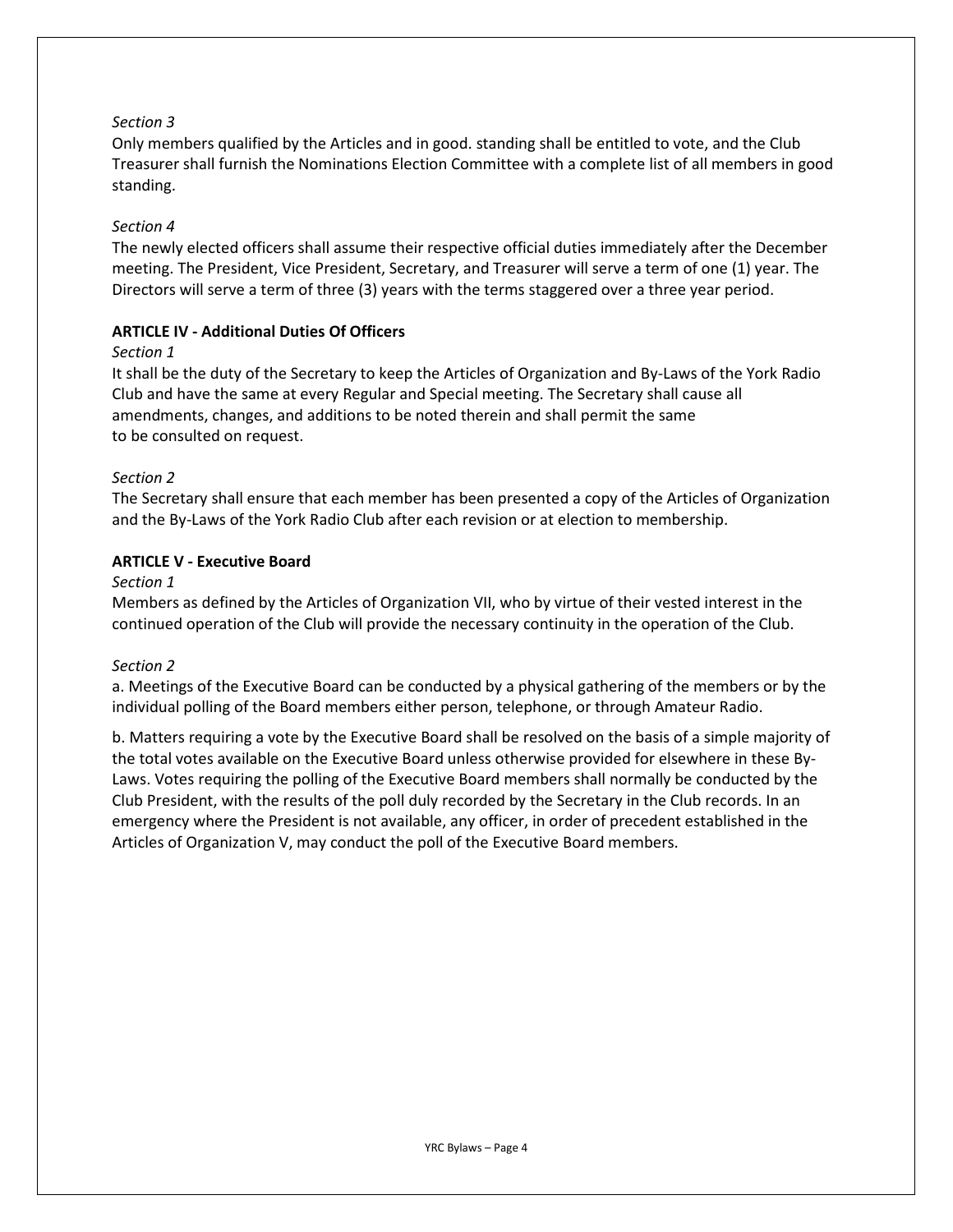#### ARTICLE VI - Committees

Section 1 The following Committee Chairpersons shall be appointed annually:

Activities/Special Events Awards Club Historian Editor of Circuitboard Emergency/Severe Weather Field Day Net Manager Public Relations/Publicity Repeater (Technical) R.F.I. **Training** VE Captain

The Committee Chairperson shall secure their own committee from the membership of the Club. Since the committee names clearly indicate the nature and purpose of the committee, no further definition should be required. All matters of interest to the Club pertaining to a committee shall be referred to that committee. When necessary the committee's recommendations shall be brought before the Executive Board for final action.

## ARTICLE VII - Finance

Section 1 Club dues shall be as follows:

a. Full Membership: dues are to be recommended by the Executive Board subject to membership approval in accordance with Article VIII of the York Radio Club as amended.

b. Family Membership: No Dues.

c. Student Membership: Dues are 1/2 that of the full membership rate.

d. Newly Licensed Membership: Dues will be 1/2 of the membership classification rate for the first year only.

e. Associate Membership: Dues are 1/2 of the full membership rate.

f. Life Membership: No Dues.

#### Section 2

Members in arrears for dues at the January meeting will be considered "Not in Good Standing."Any member considered "Not in Good Standing" may be reinstated by the payment of the outstanding dues, and any member who has been dropped for nonpayment may be reinstated by making full payment of the current years dues if they do so before the end of the fiscal year.